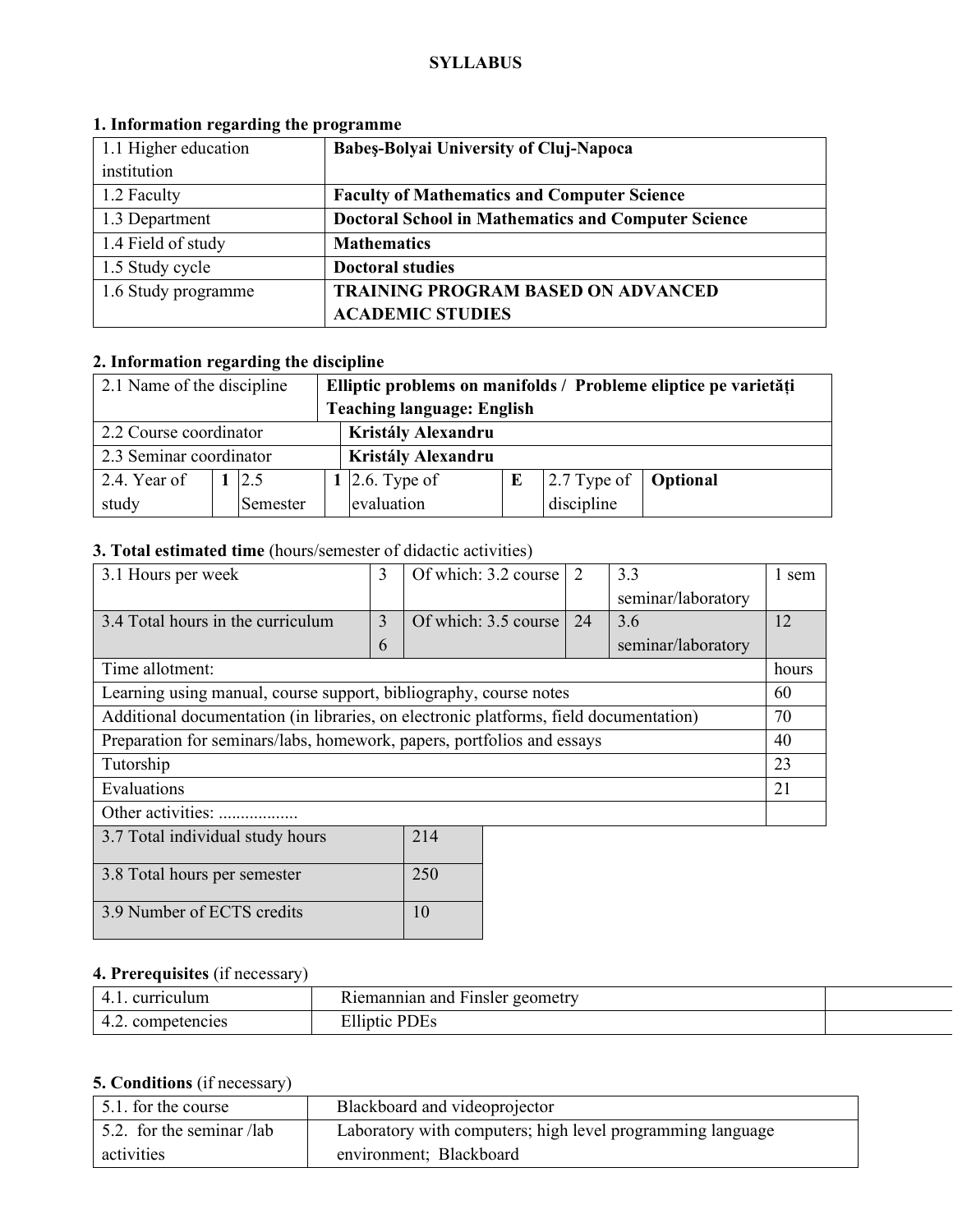## **6. Specific competencies acquired**

| • Recognition of the main types of mathematical problems, selection of methods and            |
|-----------------------------------------------------------------------------------------------|
| of appropriate techniques for solving them                                                    |
| • Explaining and interpreting mathematical models                                             |
| • Use of mathematical reasoning in demonstrations                                             |
|                                                                                               |
|                                                                                               |
|                                                                                               |
|                                                                                               |
| • Applying the rules of rigorous and efficient work, manifesting responsible attitudes        |
|                                                                                               |
| compared to the scientific field for the optimal and creative valorification of own potential |
|                                                                                               |
| in specific situations with respect to the principles and norms of ethics                     |
|                                                                                               |
| • Efficient use of information sources, training and development resources                    |
|                                                                                               |
|                                                                                               |

## **7. Objectives of the discipline** (outcome of the acquired competencies)

| 7.1 General objective of the<br>discipline  | Deepening some chapters in the theory of elliptic problems on smooth<br>varieties and applying these results in the theory of partial differential<br>equations |
|---------------------------------------------|-----------------------------------------------------------------------------------------------------------------------------------------------------------------|
| 7.2 Specific objective of<br>the discipline | • Deepening the study of Riemannian and Finslerian varieties<br>• Applications in the theory of partial differential equations                                  |

# **8. Content**

| 8.1 Course                                     | Teaching methods              | Remarks |
|------------------------------------------------|-------------------------------|---------|
| 1. Smooth manifolds (Riemannian, Finsler)      | Interactive talk, modelation, |         |
|                                                | proof, exemplification        |         |
| 2. Sobolev inequalities on manifolds           | Interactive talk, modelation, |         |
|                                                | proof, exemplification        |         |
| 3. Principle of symmetric criticality          | Interactive talk, modelation, |         |
|                                                | proof, exemplification        |         |
| 4. Yamabe problem                              | Interactive talk, modelation, |         |
|                                                | proof, exemplification        |         |
| 5. Emden-Flower-type problems on compact       | Interactive talk, modelation, |         |
| manifolds                                      | proof, exemplification        |         |
| 6. Maxwell-Schrodinger-type problems on        | Interactive talk, modelation, |         |
| compact manifolds                              | proof, exemplification        |         |
| 7. Moser-Trudinger-type problems on noncompact | Interactive talk, modelation, |         |
| manifolds                                      | proof, exemplification        |         |
| Hardy-type problems on noncompact<br>8.        | Interactive talk, modelation, |         |
| manifolds: Rubik-cube method                   | proof, exemplification        |         |
| 9. Oscillatory problems on manifolds           | Interactive talk, modelation, |         |
|                                                | proof, exemplification        |         |
| 10. Poisson-type problems on Finsler manifolds | Interactive talk, modelation, |         |
|                                                | proof, exemplification        |         |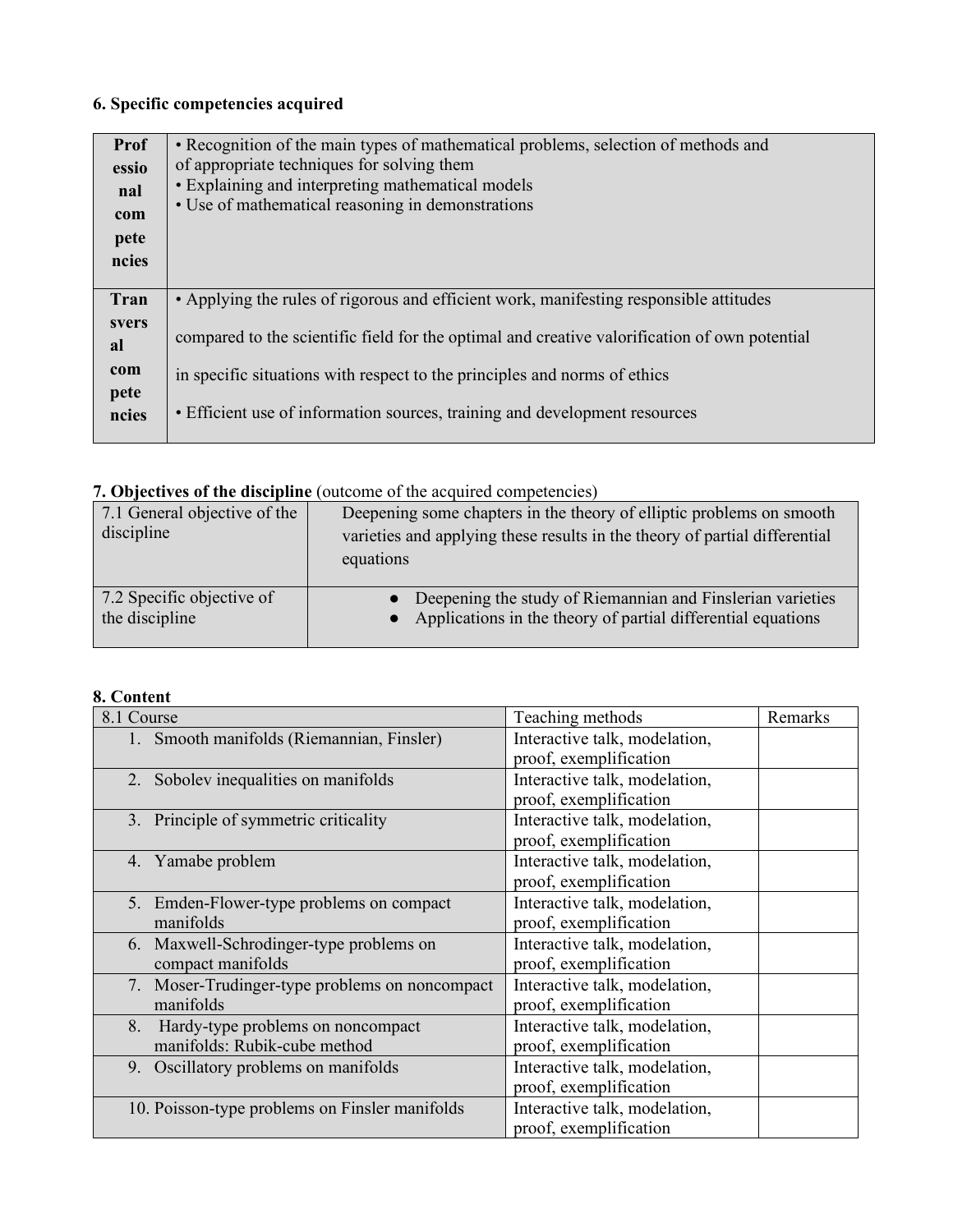| 11. Brezis-Vazquez-type problems on Finsler                       | Interactive talk, modelation,     |         |
|-------------------------------------------------------------------|-----------------------------------|---------|
| manifolds                                                         | proof, exemplification            |         |
| 12. Open problems, new perspectives                               | Interactive talk, modelation,     |         |
|                                                                   | proof, exemplification            |         |
| 8.2 Seminar                                                       | Teaching methods                  | Remarks |
| 1. Examples of Riemannian and Finsler manifolds                   | Proof, conversation, cooperation, |         |
| (gravitational slope, Finsler-Poincare model)                     | individual study                  |         |
| 2. Weighted Sobolev inequalities, Sobolev                         | Proof, conversation, cooperation, |         |
| inequalities on manifolds                                         | individual study                  |         |
| Principle of symmetric criticality: examples and<br>$\mathcal{E}$ | Proof, conversation, cooperation, |         |
| counterexamples                                                   | individual study                  |         |
| 4. Yamabe problem (geometric form) versus                         | Proof, conversation, cooperation, |         |
| critical elliptic problem                                         | individual study                  |         |
| 5. Emden-Flower problems on compact manifolds                     | Proof, conversation, cooperation, |         |
| versus elliptic problems in $R^n$ n                               | individual study                  |         |
| 6. Properties of the energy functionals in the                    | Proof, conversation, cooperation, |         |
| Maxwell-Schrodinger problem                                       | individual study                  |         |
| 7. Moser-Trudinger-type problems on manifolds                     | Proof, conversation, cooperation, |         |
|                                                                   | individual study                  |         |
| 8. Rubik-type group decomposition: multiplicity                   | Proof, conversation, cooperation, |         |
| results                                                           | individual study                  |         |
| 9. Oscillatory problems on manifolds: examples                    | Proof, conversation, cooperation, |         |
| and counterexamples                                               | individual study                  |         |
| 10. Poisson problem: rigidity results on manifolds                | Proof, conversation, cooperation, |         |
|                                                                   | individual study                  |         |
| 11. Brezis-Vazquez-type problems on Minkowski                     | Proof, conversation, cooperation, |         |
| spaces                                                            | individual study                  |         |
| 12. Open problems                                                 | Proof, conversation, cooperation, |         |
|                                                                   | individual study                  |         |

#### **Bibliography**

- 1. E. Hebey, Nonlinear analysis on manifolds: Sobolev spaces and inequalities. Courant Lecture Notes in Mathematics, 5.New York University, Courant Institute of Mathematical Sciences, New
- 2. York; American Mathematical Society, Providence, RI, 1999.
- 3. A. Kristály, V. Radulescu, Cs. Varga, Variational Principles in Mathematical Physics, Geometry, and Economics, 2010.
- 4. C. Farkas, A. Kristály, C. Varga, Singular Poisson equations on Finsler-Hadamard manifolds. *Calc. Var. Partial Differential Equations* 54 (2015), no. 2, 1219–1241.
- 5. A. Kristály, A. Szakál, Interpolation between Brezis-Vázquez and Poincaré inequalities on nonnegatively curved spaces: sharpness and rigidities. *J. Differential Equations* 266 (2019), no. 10, 6621–6646.
- 6. A. Kristály, New geometric aspects of Moser-Trudinger inequalities on Riemannian manifolds: the non-compact case. *J. Funct. Anal.* 276 (2019), no. 8, 2359–2396.

#### **9. Corroborating the content of the discipline with the expectations of the epistemic community, professional associations and representative employers within the field of the program**

The present discipline emphasizes the use of notions from mathematical analysis, Riemannian and Finsler geometry with applications in two important directions:

- 1. understanding/mastering some notions/techniques related to the study of smooth manifolds in terms of elliptic problems
- 2. mastering some notions and results from applied mathematics and their use in further research